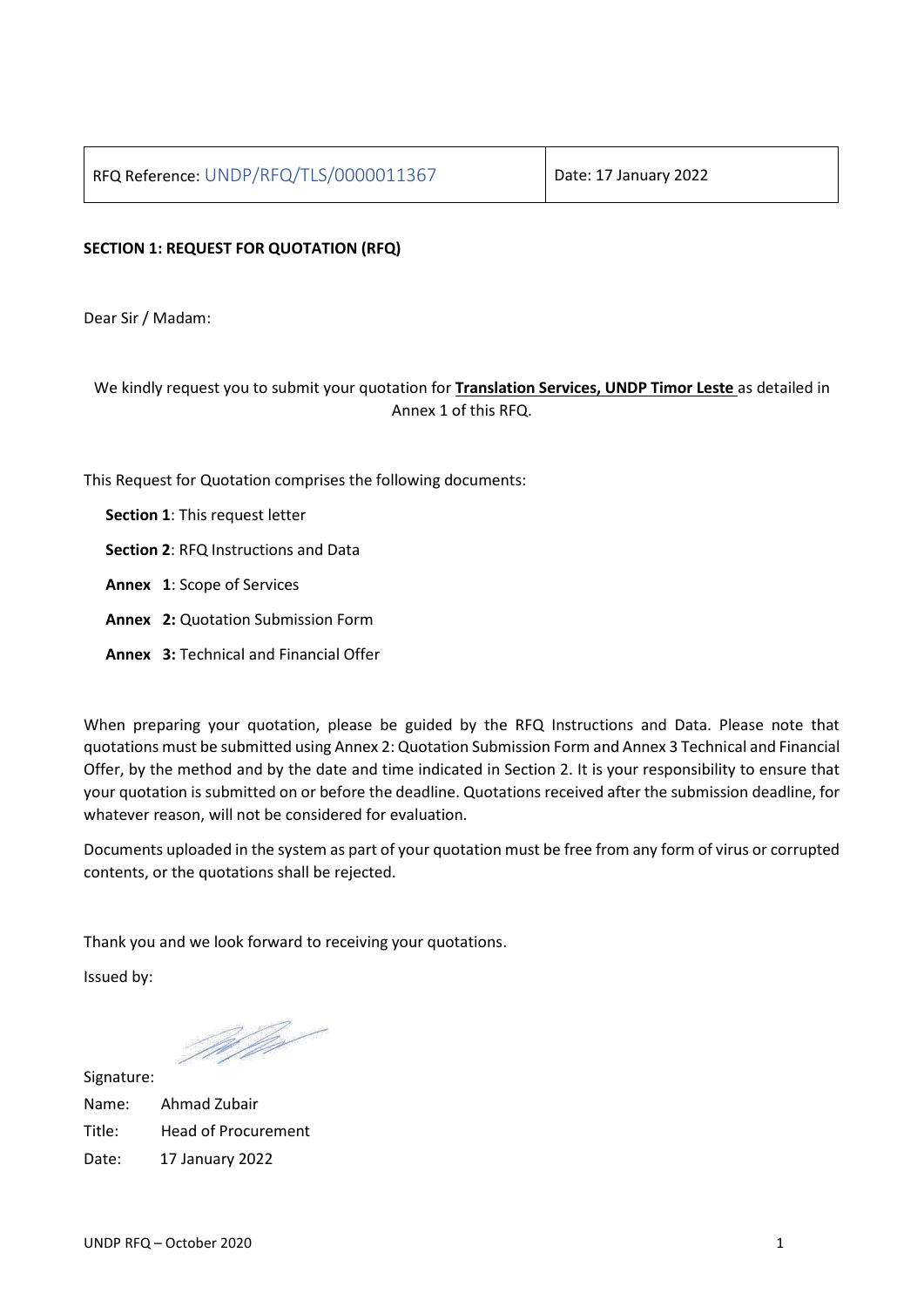# **SECTION 2: RFQ INSTRUCTIONS AND DATA**

| Introduction                           | Bidders shall adhere to all the requirements of this RFQ, including any amendments made in writing                                                                                                                                                                                          |  |  |  |  |
|----------------------------------------|---------------------------------------------------------------------------------------------------------------------------------------------------------------------------------------------------------------------------------------------------------------------------------------------|--|--|--|--|
|                                        | by UNDP. This RFQ is conducted in accordance with the UNDP Programme and Operations Policies<br>and Procedures (POPP) on Contracts and Procurement                                                                                                                                          |  |  |  |  |
|                                        | Any Bid submitted will be regarded as an offer by the Bidder and does not constitute or imply the<br>acceptance of the Bid by UNDP. UNDP is under no obligation to award a contract to any Bidder as a<br>result of this RFQ.                                                               |  |  |  |  |
|                                        | UNDP reserves the right to cancel the procurement process at any stage without any liability of any                                                                                                                                                                                         |  |  |  |  |
| <b>Deadline for</b>                    | kind for UNDP, upon notice to the bidders or publication of cancellation notice on UNDP website.<br>01 February 2022                                                                                                                                                                        |  |  |  |  |
| the                                    | For exact closing time please refer to https://etednering.partneragencies.org                                                                                                                                                                                                               |  |  |  |  |
| <b>Submission</b>                      | If any doubt exists as to the time zone in which the quotation should be submitted, refer to                                                                                                                                                                                                |  |  |  |  |
| of Quotation                           | http://www.timeanddate.com/worldclock/.                                                                                                                                                                                                                                                     |  |  |  |  |
|                                        | For eTendering submission - as indicated in eTendering system. Note that system time zone is in<br>EST/EDT (New York) time zone.                                                                                                                                                            |  |  |  |  |
| <b>Method of</b><br><b>Submission</b>  | Quotations must be submitted as follows:<br>$\boxtimes$ E-tendering                                                                                                                                                                                                                         |  |  |  |  |
|                                        | Bid submission address: https://etednering.partneragencies.org                                                                                                                                                                                                                              |  |  |  |  |
|                                        | File Format: PDF, Word, ZIP, RAR or JPG<br>٠                                                                                                                                                                                                                                                |  |  |  |  |
|                                        | File names must be maximum 60 characters long and must not contain any letter or special<br>٠<br>character other than from Latin alphabet/keyboard.                                                                                                                                         |  |  |  |  |
|                                        | All files must be free of viruses and not corrupted.<br>٠                                                                                                                                                                                                                                   |  |  |  |  |
|                                        | Max. File Size per transmission: 10 MB<br>٠                                                                                                                                                                                                                                                 |  |  |  |  |
|                                        | Mandatory subject of email: UNDP/RFQ/TLS/0000011367<br>٠                                                                                                                                                                                                                                    |  |  |  |  |
|                                        | It is recommended that the entire Quotation be consolidated into as few attachments as<br>٠<br>possible.                                                                                                                                                                                    |  |  |  |  |
|                                        | [For eTendering method, click the link https://etendering.partneragencies.org and insert Event ID<br>information]                                                                                                                                                                           |  |  |  |  |
|                                        | Insert BU Code (TLS10) and Event ID number- 0000011367                                                                                                                                                                                                                                      |  |  |  |  |
|                                        | Detailed instructions on how to submit, modify or cancel a bid in the eTendering system are<br>provided in the eTendering system Bidder User Guide and Instructional videos available on this link:<br>https://www.undp.org/content/undp/en/home/procurement/business/resources-for-bidders |  |  |  |  |
| Cost of<br>preparation<br>of quotation | UNDP shall not be responsible for any costs associated with a Supplier's preparation and submission<br>of a quotation, regardless of the outcome or the manner of conducting the selection process.                                                                                         |  |  |  |  |
| <b>Supplier</b>                        | All prospective suppliers must read the United Nations Supplier Code of Conduct and acknowledge                                                                                                                                                                                             |  |  |  |  |
| Code of                                | that it provides the minimum standards expected of suppliers to the UN. The Code of Conduct,                                                                                                                                                                                                |  |  |  |  |
| Conduct,                               | which includes principles on labour, human rights, environment and ethical conduct may be found                                                                                                                                                                                             |  |  |  |  |
| Fraud,<br>Corruption,                  | at: https://www.un.org/Depts/ptd/about-us/un-supplier-code-conduct<br>Moreover, UNDP strictly enforces a policy of zero tolerance on proscribed practices, including fraud,                                                                                                                 |  |  |  |  |
|                                        | corruption, collusion, unethical or unprofessional practices, and obstruction of UNDP vendors and                                                                                                                                                                                           |  |  |  |  |
|                                        | requires all bidders/vendors to observe the highest standard of ethics during the procurement                                                                                                                                                                                               |  |  |  |  |
|                                        | process and contract implementation. UNDP's Anti-Fraud Policy can be found at                                                                                                                                                                                                               |  |  |  |  |
|                                        | http://www.undp.org/content/undp/en/home/operations/accountability/audit/office of audit an<br>dinvestigation.html#anti                                                                                                                                                                     |  |  |  |  |
|                                        |                                                                                                                                                                                                                                                                                             |  |  |  |  |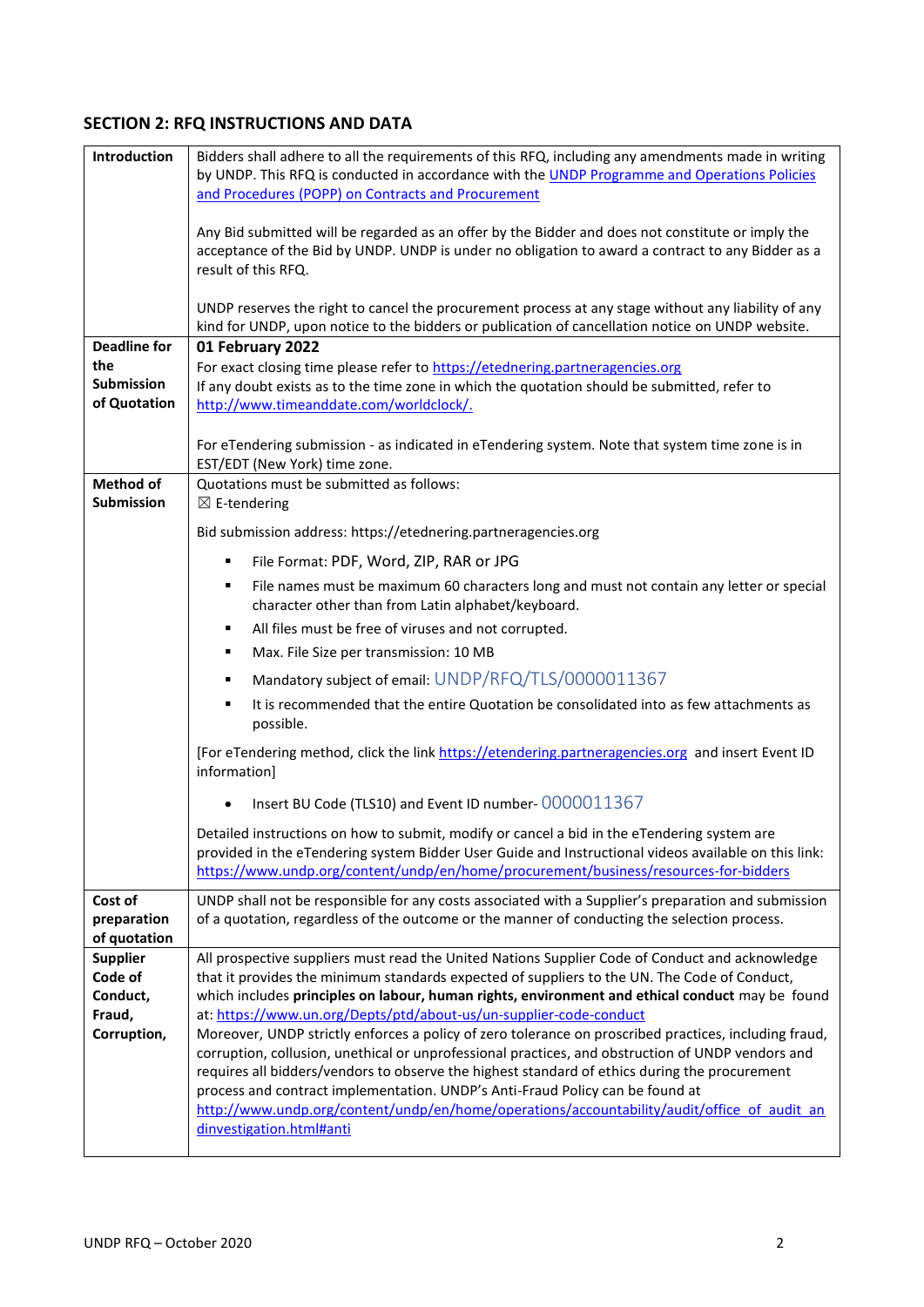| <b>Gifts and</b>     | Bidders/vendors shall not offer gifts or hospitality of any kind to UNDP staff members including                                                                                                                 |
|----------------------|------------------------------------------------------------------------------------------------------------------------------------------------------------------------------------------------------------------|
| <b>Hospitality</b>   | recreational trips to sporting or cultural events, theme parks or offers of holidays, transportation, or<br>invitations to extravagant lunches, dinners or similar. In pursuance of this policy, UNDP: (a) Shall |
|                      | reject a bid if it determines that the selected bidder has engaged in any corrupt or fraudulent                                                                                                                  |
|                      | practices in competing for the contract in question; (b) Shall declare a vendor ineligible, either                                                                                                               |
|                      | indefinitely or for a stated period, to be awarded a contract if at any time it determines that the<br>vendor has engaged in any corrupt or fraudulent practices in competing for, or in executing a UNDP        |
|                      | contract.                                                                                                                                                                                                        |
|                      |                                                                                                                                                                                                                  |
| <b>Conflict of</b>   | UNDP requires every prospective Supplier to avoid and prevent conflicts of interest, by disclosing to                                                                                                            |
| Interest             | UNDP if you, or any of your affiliates or personnel, were involved in the preparation of the<br>requirements, design, specifications, cost estimates, and other information used in this RFQ. Bidders            |
|                      | shall strictly avoid conflicts with other assignments or their own interests, and act without                                                                                                                    |
|                      | consideration for future work. Bidders found to have a conflict of interest shall be disqualified.                                                                                                               |
|                      | Bidders must disclose in their Bid their knowledge of the following: a) If the owners, part-owners,                                                                                                              |
|                      | officers, directors, controlling shareholders, of the bidding entity or key personnel who are family                                                                                                             |
|                      | members of UNDP staff involved in the procurement functions and/or the Government of the                                                                                                                         |
|                      | country or any Implementing Partner receiving goods and/or services under this RFQ.                                                                                                                              |
|                      | The eligibility of Bidders that are wholly or partly owned by the Government shall be subject to                                                                                                                 |
|                      | UNDP's further evaluation and review of various factors such as being registered, operated and                                                                                                                   |
|                      | managed as an independent business entity, the extent of Government ownership/share, receipt of                                                                                                                  |
|                      | subsidies, mandate and access to information in relation to this RFQ, among others. Conditions that<br>may lead to undue advantage against other Bidders may result in the eventual rejection of the Bid.        |
| General              | Any Purchase Order or contract that will be issued as a result of this RFQ shall be subject to the                                                                                                               |
| <b>Conditions of</b> | <b>General Conditions of Contract</b>                                                                                                                                                                            |
| <b>Contract</b>      | Select the applicable GTC:                                                                                                                                                                                       |
|                      | X General Terms and Conditions for de minimis contracts (services only, less than \$50,000)<br>Applicable Terms and Conditions and other provisions are available at UNDP/How-we-buy                             |
| <b>Special</b>       | The services shall be paid based on actual number of days event or training has been held                                                                                                                        |
| <b>Conditions of</b> |                                                                                                                                                                                                                  |
| Contract             |                                                                                                                                                                                                                  |
| Eligibility          | A vendor who will be engaged by UNDP may not be suspended, debarred, or otherwise identified as                                                                                                                  |
|                      | ineligible by any UN Organization or the World Bank Group or any other international Organization.<br>Vendors are therefore required to disclose to UNDP whether they are subject to any sanction or             |
|                      | temporary suspension imposed by these organizations. Failure to do so may result in termination of                                                                                                               |
|                      | any contract or PO subsequently issued to the vendor by UNDP.                                                                                                                                                    |
|                      | It is the Bidder's responsibility to ensure that its employees, joint venture members, sub-contractors,                                                                                                          |
|                      | service providers, suppliers and/or their employees meet the eligibility requirements as established                                                                                                             |
|                      | by UNDP.                                                                                                                                                                                                         |
|                      | Bidders must have the legal capacity to enter a binding contract with UNDP and to deliver in the                                                                                                                 |
|                      | country, or through an authorized representative.                                                                                                                                                                |
| <b>Currency of</b>   | Quotations shall be quoted in United States Dollars US\$                                                                                                                                                         |
| Quotation<br>Joint   | If the Bidder is a group of legal entities that will form or have formed a Joint Venture (JV), Consortium                                                                                                        |
| Venture,             | or Association for the Bid, they shall confirm in their Bid that : (i) they have designated one party to                                                                                                         |
| Consortium           | act as a lead entity, duly vested with authority to legally bind the members of the JV, Consortium or                                                                                                            |
| or                   | Association jointly and severally, which shall be evidenced by a duly notarized Agreement among the                                                                                                              |
| <b>Association</b>   | legal entities, and submitted with the Bid; and (ii) if they are awarded the contract, the contract shall                                                                                                        |
|                      | be entered into, by and between UNDP and the designated lead entity, who shall be acting for and on<br>behalf of all the member entities comprising the joint venture, Consortium or Association.                |
|                      | Refer to Clauses 19 - 24 under Solicitation policy for details on the applicable provisions on Joint                                                                                                             |
|                      | Ventures, Consortium or Association.                                                                                                                                                                             |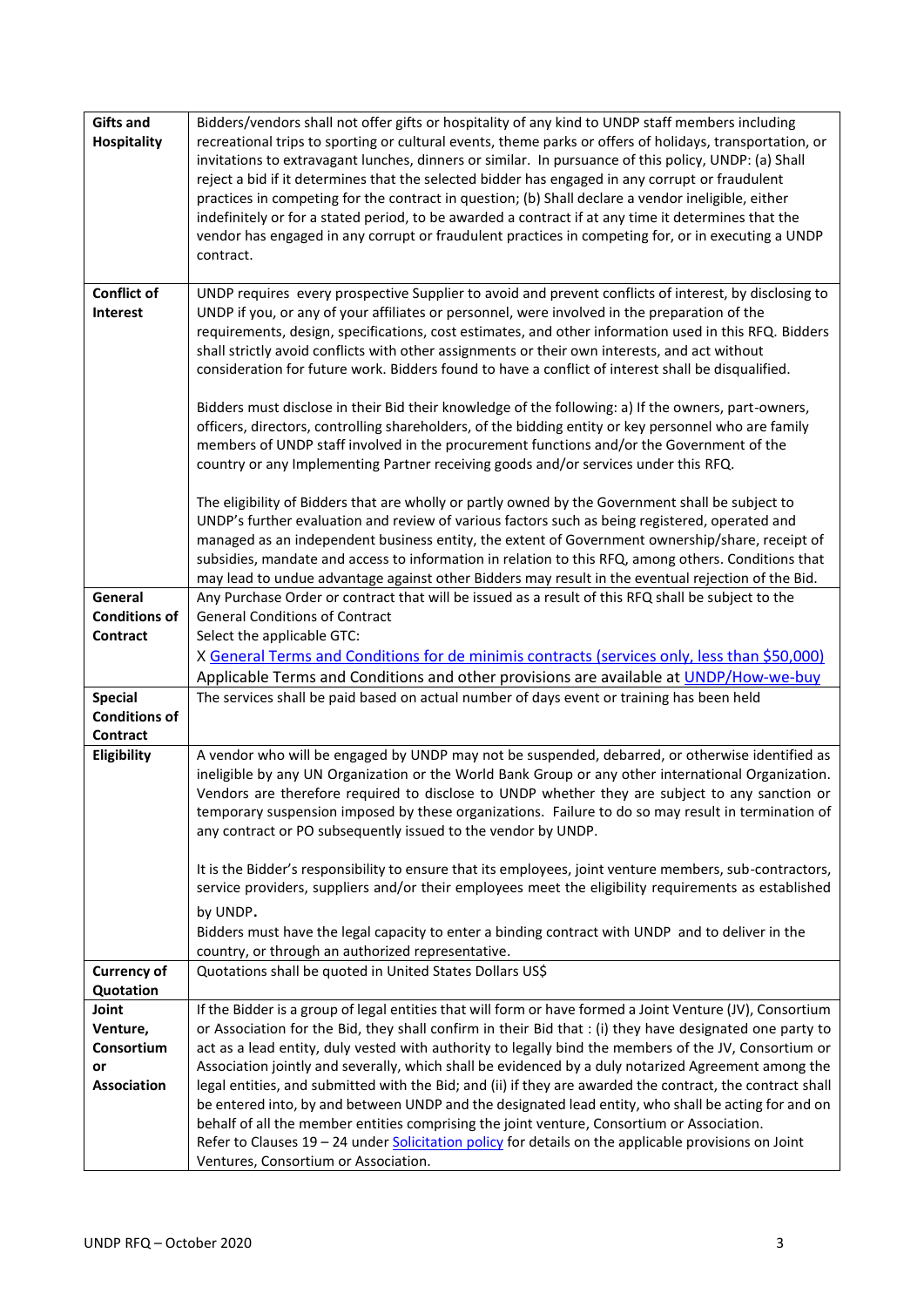| <b>Only one Bid</b> | The Bidder (including the Lead Entity on behalf of the individual members of any Joint Venture,                                                   |
|---------------------|---------------------------------------------------------------------------------------------------------------------------------------------------|
|                     | Consortium or Association) shall submit only one Bid, either in its own name or, if a joint venture,                                              |
|                     | Consortium or Association, as the lead entity of such Joint Venture, Consortium or Association.                                                   |
|                     | Bids submitted by two (2) or more Bidders shall all be rejected if they are found to have any of the                                              |
|                     | following:                                                                                                                                        |
|                     | a) they have at least one controlling partner, director or shareholder in common; or b) any one of                                                |
|                     | them receive or have received any direct or indirect subsidy from the other/s; or                                                                 |
|                     | b) they have the same legal representative for purposes of this RFQ; or                                                                           |
|                     | c) they have a relationship with each other, directly or through common third parties, that puts them                                             |
|                     | in a position to have access to information about, or influence on the Bid of, another Bidder regarding                                           |
|                     | this RFQ process;                                                                                                                                 |
|                     | d) they are subcontractors to each other's Bid, or a subcontractor to one Bid also submits another Bid                                            |
|                     | under its name as lead Bidder; or                                                                                                                 |
|                     | e) some key personnel proposed to be in the team of one Bidder participates in more than one Bid                                                  |
|                     | received for this RFQ process. This condition relating to the personnel, does not apply to<br>subcontractors being included in more than one Bid. |
| <b>Duties and</b>   | Article II, Section 7, of the Convention on the Privileges and Immunities provides, inter alia, that the                                          |
| taxes               | United Nations, including UNDP as a subsidiary organ of the General Assembly of the United                                                        |
|                     | Nations, is exempt from all direct taxes, except charges for public utility services, and is exempt from                                          |
|                     | customs restrictions, duties, and charges of a similar nature in respect of articles imported or                                                  |
|                     | exported for its official use. All quotations shall be submitted net of any direct taxes and any other                                            |
|                     | taxes and duties, unless otherwise specified below:                                                                                               |
|                     | All prices must:                                                                                                                                  |
|                     | $\boxtimes$ be exclusive of VAT and other applicable indirect taxes                                                                               |
|                     |                                                                                                                                                   |
| Language of         | <b>ENGLISH</b>                                                                                                                                    |
| quotation           | Including documentation including catalogues, instructions and operating manuals.                                                                 |
| <b>Documents</b>    | Bidders shall include the following documents in their quotation:                                                                                 |
| to be               | $\boxtimes$ Annex 2: Quotation Submission Form duly completed and signed                                                                          |
| submitted           | $\boxtimes$ Annex 3: Technical and Financial Offer duly completed and signed and in                                                               |
|                     | accordance with the Schedule of Requirements in Annex 1                                                                                           |
|                     | $\boxtimes$ Company Profile.                                                                                                                      |
|                     | $\boxtimes$ Local Registration certificate from Timor Leste Government.                                                                           |
|                     | $\boxtimes$ List and value of projects performed for the last 3 years plus client's contact details who may be                                    |
|                     | contacted for further information on those contracts;                                                                                             |
|                     | $\boxtimes$ TAX Clearance documents                                                                                                               |
|                     | $\boxtimes$ Latest Audited financial statement for last 2 years,                                                                                  |
|                     | $\boxtimes$ Positive reference letters or appreciation letters from previous clients                                                              |
| Quotation           | Quotations shall remain valid for 90 days from the deadline for the Submission of Quotation.                                                      |
| validity<br>period  |                                                                                                                                                   |
| <b>Price</b>        | No price variation due to escalation, inflation, fluctuation in exchange rates, or any other market                                               |
| variation           | factors shall be accepted at any time during the validity of the quotation after the quotation has been                                           |
|                     | received.                                                                                                                                         |
| Partial             | $\boxtimes$ Bidders can bid for one or more than one LOT. Partial Bid within a LOT will not be considered.                                        |
| Quotes              |                                                                                                                                                   |
| <b>Alternative</b>  | $\boxtimes$ Not permitted                                                                                                                         |
| Quotes              |                                                                                                                                                   |
| Payment             | $\boxtimes$ 100% within 30 days after receipt of goods, works and/or services and submission of payment                                           |
| <b>Terms</b>        | documentation.                                                                                                                                    |
| <b>Conditions</b>   | X Successful completion of order                                                                                                                  |
| for Release         |                                                                                                                                                   |
| of                  |                                                                                                                                                   |
| Payment             |                                                                                                                                                   |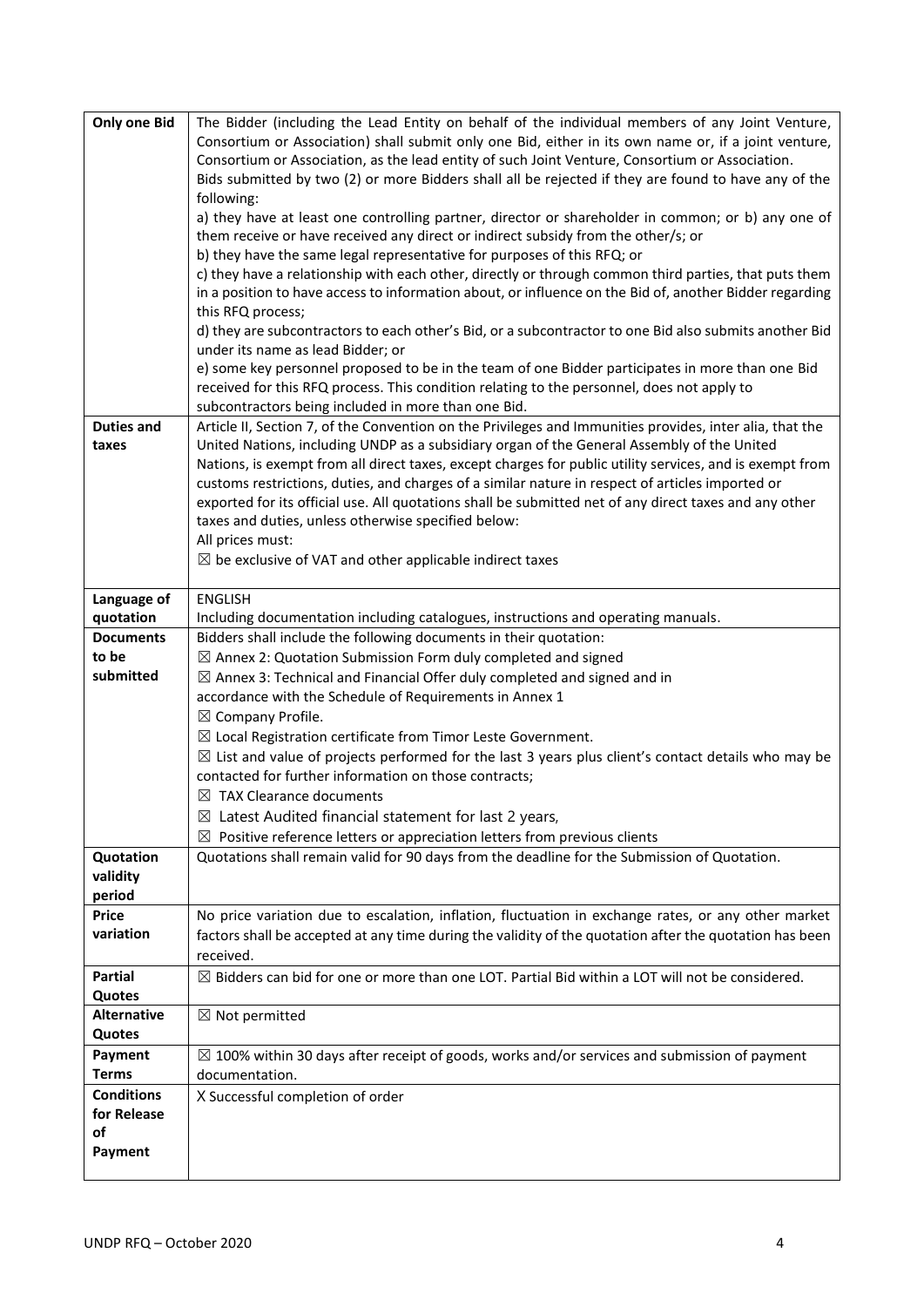| <b>Contact</b>                | E-mail address: procurement.staff.tp@undp.org                                                                                                                                                         |
|-------------------------------|-------------------------------------------------------------------------------------------------------------------------------------------------------------------------------------------------------|
| Person for                    |                                                                                                                                                                                                       |
| corresponde                   | Attention: Quotations shall not be submitted to this address but to the address for quotation                                                                                                         |
| nce,                          | submission above. Otherwise, offer shall be disqualified.                                                                                                                                             |
| notifications                 | Any delay in UNDP's response shall be not used as a reason for extending the deadline for                                                                                                             |
| and                           | submission, unless UNDP determines that such an extension is necessary and communicates a new                                                                                                         |
| clarifications                | deadline to the Proposers.                                                                                                                                                                            |
| <b>Clarifications</b>         | Requests for clarification from bidders will not be accepted any later than 7 days before the                                                                                                         |
|                               | submission deadline. Responses to request for clarification will be communicated via e-tendering or                                                                                                   |
|                               | email by 26 January 2022                                                                                                                                                                              |
| <b>Evaluation</b>             | ⊠UNDP will award the LTA to one or more offerors                                                                                                                                                      |
| method                        |                                                                                                                                                                                                       |
| <b>Evaluation</b><br>criteria | $\boxtimes$ Full compliance with all requirements as specified in Annex 1                                                                                                                             |
|                               | $\boxtimes$ Full acceptance of the General Conditions of Contract                                                                                                                                     |
|                               | $\boxtimes$ At-least 3 years of professional experience in field of translation services,                                                                                                             |
|                               | $\boxtimes$ At-least 3 similar contracts in field of translation services during last 3 years with                                                                                                    |
|                               | cumulative value of at-least 25,000\$                                                                                                                                                                 |
|                               | $\boxtimes$ Financial capacity: Financial turnover of at-least 50,000\$ during last 2 years                                                                                                           |
|                               | $\boxtimes$ Submission and availability of 1 Technical personnel for following translation services:                                                                                                  |
|                               | English to Tetum or vice versa (1 CV)<br>➤                                                                                                                                                            |
|                               | English to Portuguese or vice versa (1CV)<br>➤                                                                                                                                                        |
|                               | Portuguese to Tetum or vice versa (1CV)<br>➤                                                                                                                                                          |
|                               |                                                                                                                                                                                                       |
| <b>Right not to</b>           | UNDP is not bound to accept any quotation, nor award a contract or Purchase Order                                                                                                                     |
| accept any                    |                                                                                                                                                                                                       |
| quotation                     |                                                                                                                                                                                                       |
| <b>Right to vary</b>          | At the time of award of Contract or Purchase Order, UNDP reserves the right to vary (increase or                                                                                                      |
| requirement                   | decrease) the quantity of services and/or goods, by up to a maximum twenty-five per cent (25%) of                                                                                                     |
| at time of                    | the total offer, without any change in the unit price or other terms and conditions.                                                                                                                  |
| award                         |                                                                                                                                                                                                       |
| Type of                       | X Purchase Order                                                                                                                                                                                      |
| <b>Contract to</b>            | X Contract Face Sheet (Goods and-or Services)                                                                                                                                                         |
| be awarded                    |                                                                                                                                                                                                       |
| <b>Expected</b>               | 01 April 2022                                                                                                                                                                                         |
| date for                      |                                                                                                                                                                                                       |
| contract                      |                                                                                                                                                                                                       |
| award.                        |                                                                                                                                                                                                       |
| <b>Publication</b>            | UNDP will publish the contract awards valued at USD 100,000 and more on the websites of the CO                                                                                                        |
| of Contract                   | and the corporate UNDP Web site.                                                                                                                                                                      |
| Award                         |                                                                                                                                                                                                       |
| <b>Policies and</b>           | This RFQ is conducted in accordance with UNDP Programme and Operations Policies and Procedures                                                                                                        |
| procedures<br>Other           |                                                                                                                                                                                                       |
| <b>Information</b>            | The results of this solicitation exercise, UNDP intends to enter into non-exclusive- Long-term<br>Agreement(s) with the one or several successful Offeror(s) for the provision of indefinite quantity |
|                               | of the specified services in support of UNDPs operations. In the event of UNDP signing a Long-                                                                                                        |
|                               | term Agreement, the following shall apply:                                                                                                                                                            |
|                               | (a) The agreement shall be signed in the currency of Offer:                                                                                                                                           |
|                               | (b) The agreement shall valid for 1 one year with possibility of extension up to a maximum period                                                                                                     |
|                               | of 2(two) additional years, subject to satisfactory performance by the contractor(s) and continued                                                                                                    |
|                               | requirement of UNDP.                                                                                                                                                                                  |
|                               | (c) UNDP doesn't not warrant that any quantity of Goods and/ or Services will be purchased                                                                                                            |
|                               | during the term this arrangement.                                                                                                                                                                     |
|                               | (d) The Contractor(s) shall accord the same terms and conditions to any other organization within                                                                                                     |
|                               | the United National System that wishes to avail of such terms.                                                                                                                                        |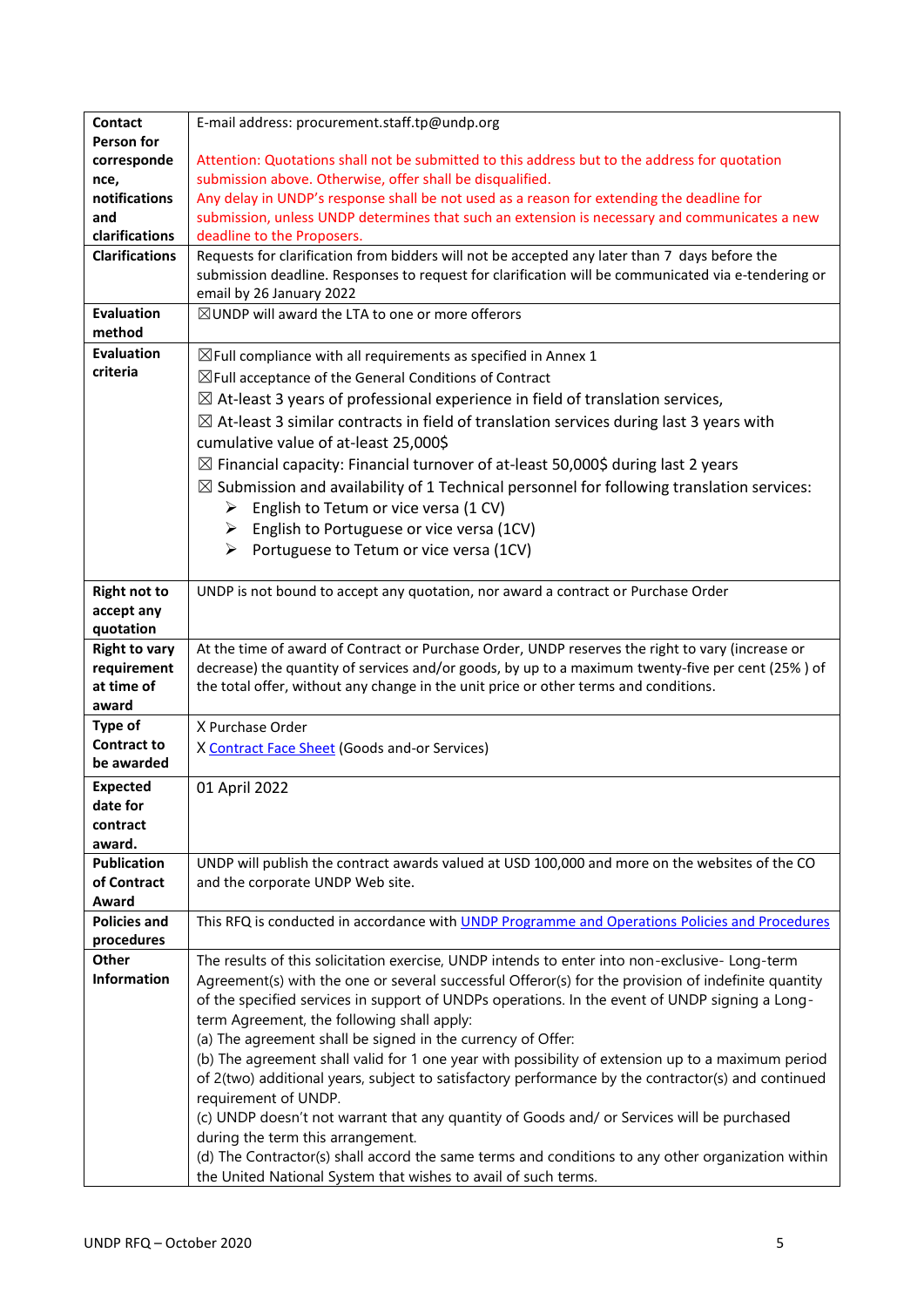| The performance of the LTA holder will be monitored on quarterly basis and meetings will be |
|---------------------------------------------------------------------------------------------|
| held to improve the quality of foods/services.                                              |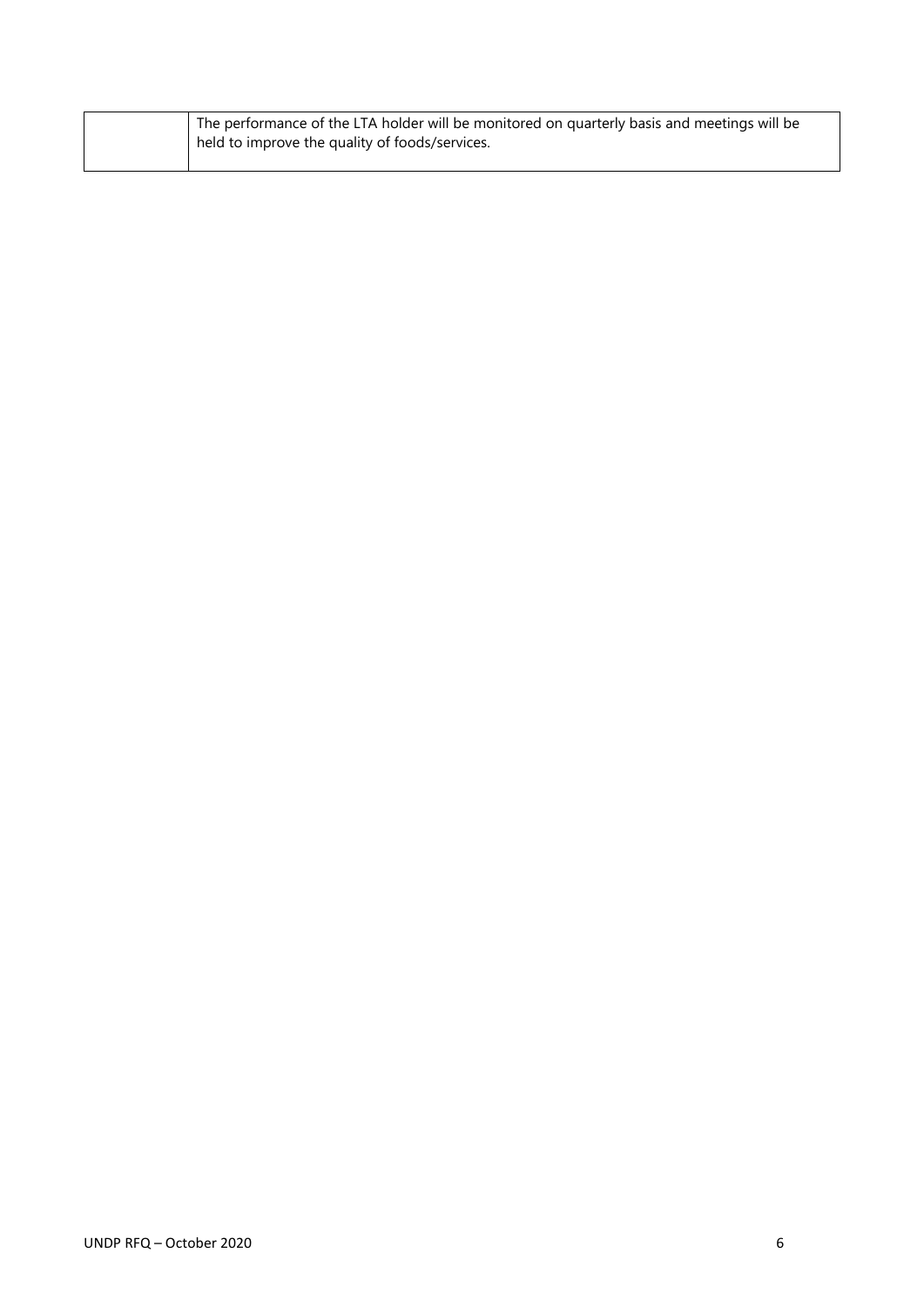### **ANNEX 1: Scope of Services**

### **a. INTERDOCUTION:**

Translation is one of the vital services that UNDP and its development projects require regularly and sometimes for a large number of documents and events within a short span of time. Since UNDP's medium of the official communication is English most of the communication including writing documents are prepared in English. On the other hand, since the project work very closely with the Government where the medium of the transaction is either Tetum or Portuguese, there is a constant need for getting a document translated, often with a tight deadline in a very professional manners.

In the context of the facts mentioned above, UNDP intends to seek highly specialized translation service providers (company) with high competence and relevant experience. UNDP wishes to enter into Long Term Agreement (LTA) initially for a period of one year and the possibility of extension for 3 years subject to satisfactory performance.

## **b. Scope of Services, Expected Outputs**

### **Category of Services Required:**

Service providers are required to translate different categories of documents from requesting units. These documents may be consisting of:

- 1. Legal Documents (policies, manuals, laws and other official docs)
- 2. Health/Medical documents,
- 3. Agricultural documents,
- 4. Any other documents based on request

Based on request on agency/project the service provide should provide details (CV) of translator who will be involved in specific request for translation. The translator should be subject expert with relevant proven experience and qualification.

Under this scope of services, the services providers shall undertake the following specific task related to translation and proofreading of documents.

1. **Professional Written Translation Services (LOT-1):** The service provider shall translate official documents such as reports, printed documents, advocacy materials, briefs on specific topics, legal

documents and etc. in the following languages:

- a. English to Tetum or vice versa
- b. English to Portugese or vice versa
- c. Potugese to Tetum or vice versa
- d. Only proofreading of any above stated documents,
- 2. **Simultaneous Translation Services (LOT-2):** The service provider shall provide simultaneous translation service for meetings, conferences, Skype, zoom meetings, video conferences and other venues as required in the following languages: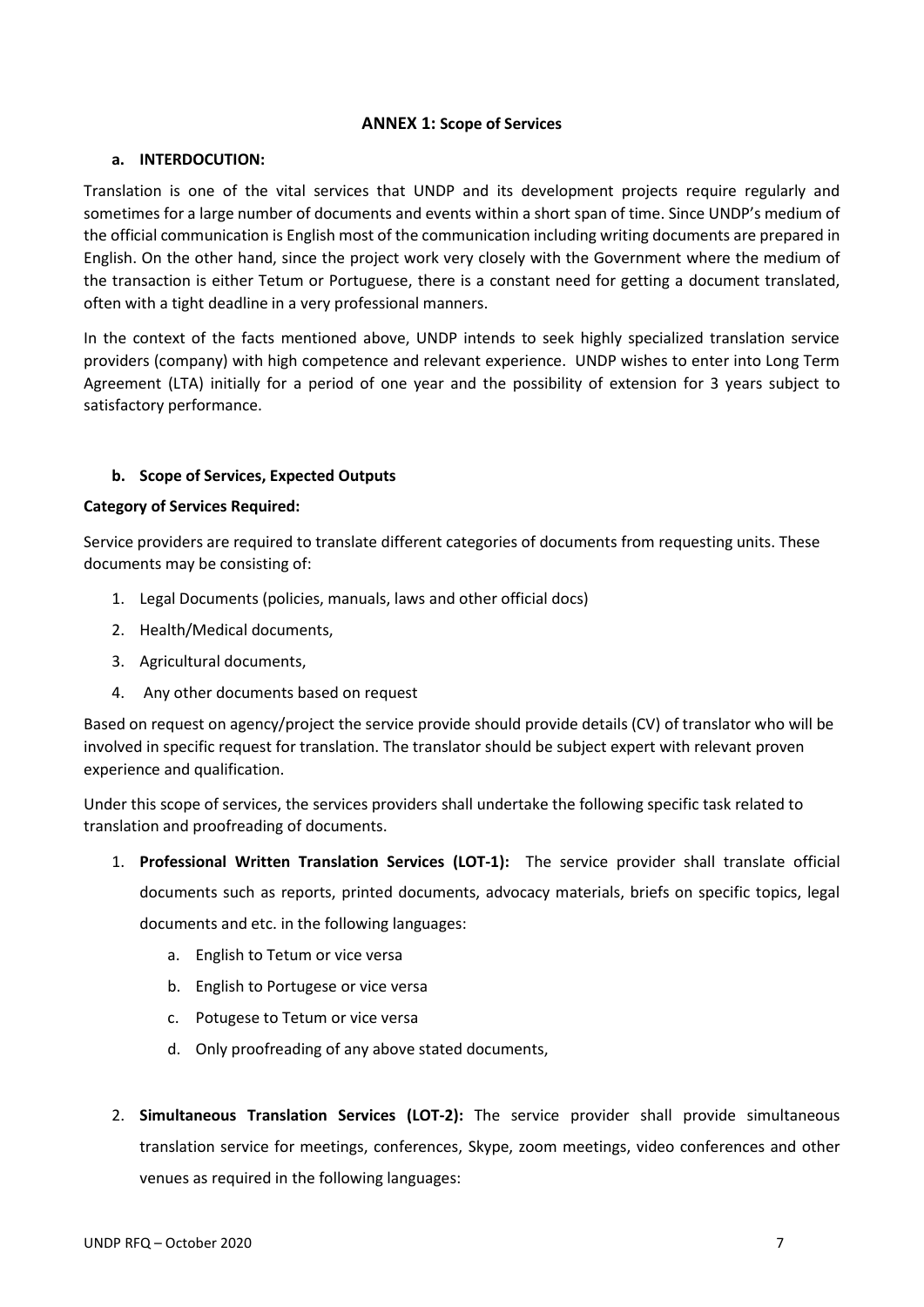- a. English to Tetum or vice versa
- b. English to Portuguese or vice versa
- c. Portuguese to Tetum or vice versa

The service provider will have to make sure that good quality of audio equipment such as headphones, microphones and other equipment required for simultaneous translation.

### **General Requirement:**

The service provider shall type the translated documents in MS Word format and the draft version shall be sent to UNDP for review and approval, upon confirmation from UNDP the services provider shall produce the final translated version for UNDP.

- I. The service provider is also responsible for ensuring quality and accuracy of the entire document before submitting it back to UNDP.
- II. The service provider shall provide the translation services in a professional manner by using proper terminology (English and Tetum/Portuguese) based on the nature of translation required.
- III. The service provider must ensure accuracy in language and structure and should maintain the confidentiality of translated materials.
- IV. All diagrams, figures, tables, charts and table of contents shall be translated according to the text, this will include any format of the document that UNDP considers necessary for translation.
- V. The service provider should assign suitable translator as per the subject matter of the document,
- VI. The service provider will be responsible to make sure the translated documents are rightly done and shall proofread the documents prior to share it with requesting unit.

## **c. Qualification of Key personnel:**

The bidder is required to have professional translators for translation purpose for both LOTs. Following are the key personnel CVs required along with their qualification:

1. Professional Translators (At-least bachelor degree in relevant field of work, 3 years of experience

in field of translation, full knowledge and understanding of required language for translation,

- i. English to Tetum or vice versa (1 CV)
- ii. English to Portuguese or vice versa (1CV)
- iii. Portuguese to Tetum or vice versa (1CV)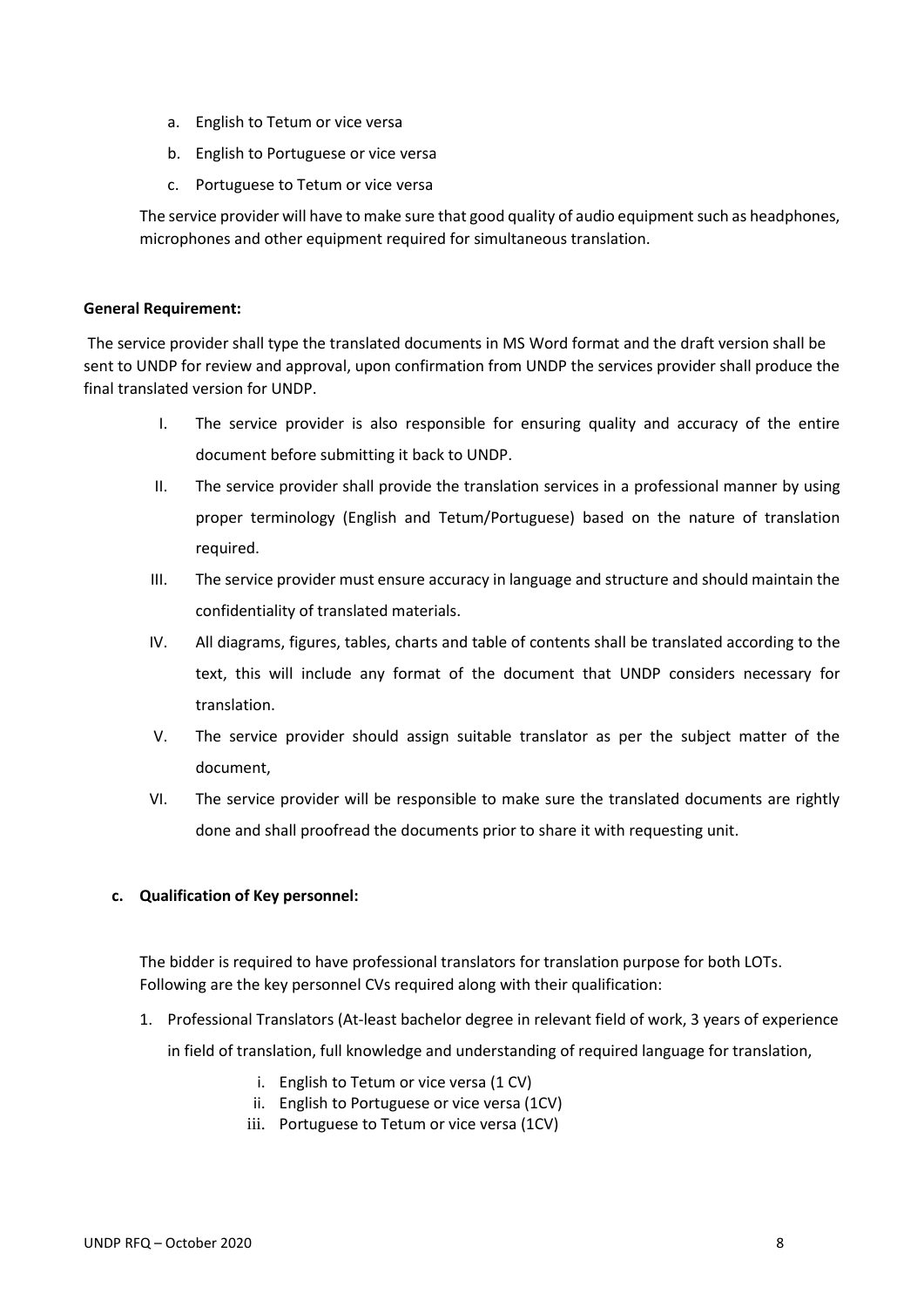### **d. Institutional Arrangement:**

The requesting unit shall provide details of location, number of participants and language of translation required for simultaneous translation events.

For written translation the requesting entity shall provide the final document in PDF, word or JPG version of document for company and will state in what language the translation is needed.

#### **e. Duration of Contract**

UNDP will enter a none binding agreement for period of 1 year and may extend the agreement based on need, satisfactory performance, and demand for further 2 years.

#### **f. Payment Terms**

100% payment shall be released by respective requesting entity within 30 days upon completion and acceptance of such services by requesting entity.

### **g. Call off order for provision of services:**

UNDP will enter into agreement with more than one service provider based on their ranking as a result of evaluation process.

The call off order mechanism will be based on secondary competition method and UNDP will request from the LTA holders to quote their price based on the request send to them in a given time, date, venue and other requirements. The LTA holders have to confirm their availability by providing the CV of translator and their quotation (where the prices should not exceed the unit cost mentioned in this their original financial offer).

The requesting entity will conduct a comparison amongst the LTA holders and will award the Order to the most suitable and lowest offeror.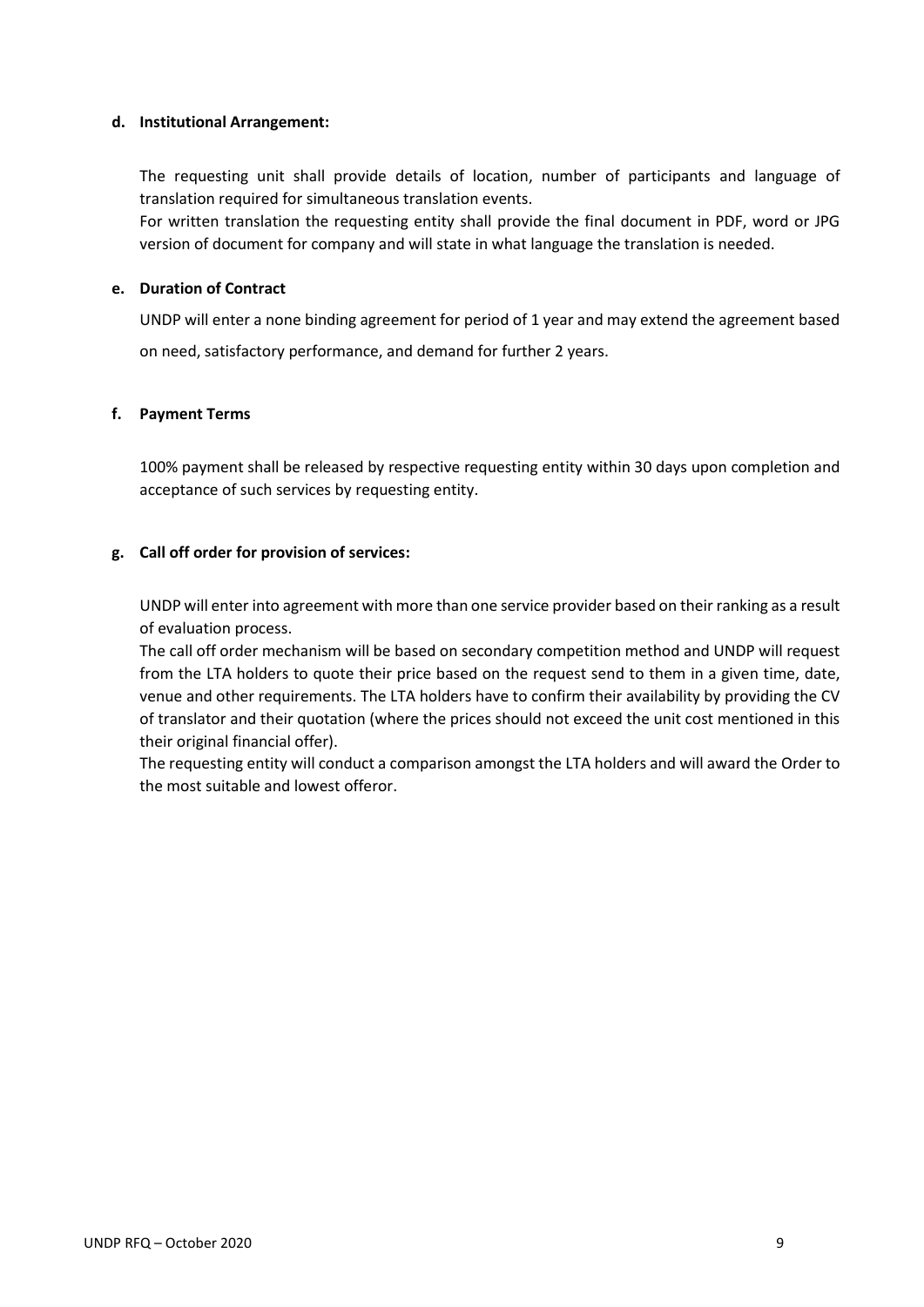# **ANNEX 2: QUOTATION SUBMISSION FORM**

*Bidders are requested to complete this form, including the Company Profile and Bidder's Declaration, sign it and return it as part of their quotation along with Annex 3: Technical and Financial Offer. The Bidder shall fill in this form in accordance with the instructions indicated. No alterations to its format shall be permitted and no substitutions shall be accepted.* 

| Name of Bidder: | Click or tap here to enter text. |                                            |  |
|-----------------|----------------------------------|--------------------------------------------|--|
| RFQ reference:  | Click or tap here to enter text. | <b>Date:</b> Click or tap to enter a date. |  |

#### **Company Profile**

| <b>Item Description</b>                                                                                                                                                                                                                                                                                    | <b>Detail</b>                                             |  |  |
|------------------------------------------------------------------------------------------------------------------------------------------------------------------------------------------------------------------------------------------------------------------------------------------------------------|-----------------------------------------------------------|--|--|
| Legal name of bidder or Lead<br>entity for JVs                                                                                                                                                                                                                                                             | Click or tap here to enter text.                          |  |  |
| Legal Address, City, Country                                                                                                                                                                                                                                                                               | Click or tap here to enter text.                          |  |  |
| Website                                                                                                                                                                                                                                                                                                    | Click or tap here to enter text.                          |  |  |
| Year of Registration                                                                                                                                                                                                                                                                                       | Click or tap here to enter text.                          |  |  |
| Legal structure                                                                                                                                                                                                                                                                                            | Choose an item.                                           |  |  |
| Are you a UNGM registered<br>vendor?                                                                                                                                                                                                                                                                       | $\Box$ Yes $\Box$ No<br>If yes, insert UNGM Vendor Number |  |  |
| <b>Quality Assurance Certification</b><br>(e.g. ISO 9000 or Equivalent) (If<br>yes, provide a Copy of the valid<br>Certificate):                                                                                                                                                                           | $\Box$ Yes $\Box$ No                                      |  |  |
| Does your Company hold any<br>accreditation such as ISO 14001<br>or ISO 14064 or equivalent related<br>to the environment? (If yes,<br>provide a Copy of the valid<br>Certificate):                                                                                                                        | $\Box$ Yes $\Box$ No                                      |  |  |
| Does your Company have a<br>written Statement of its<br>Environmental Policy? (If yes,<br>provide a Copy)                                                                                                                                                                                                  | $\Box$ Yes $\Box$ No                                      |  |  |
| Does your organization<br>demonstrate significant<br>commitment to sustainability<br>through some other means, for<br>example internal company policy<br>documents on women<br>empowerment, renewable<br>energies or membership of trade<br>institutions promoting such issues<br>(If yes, provide a Copy) | $\Box$ Yes $\Box$ No                                      |  |  |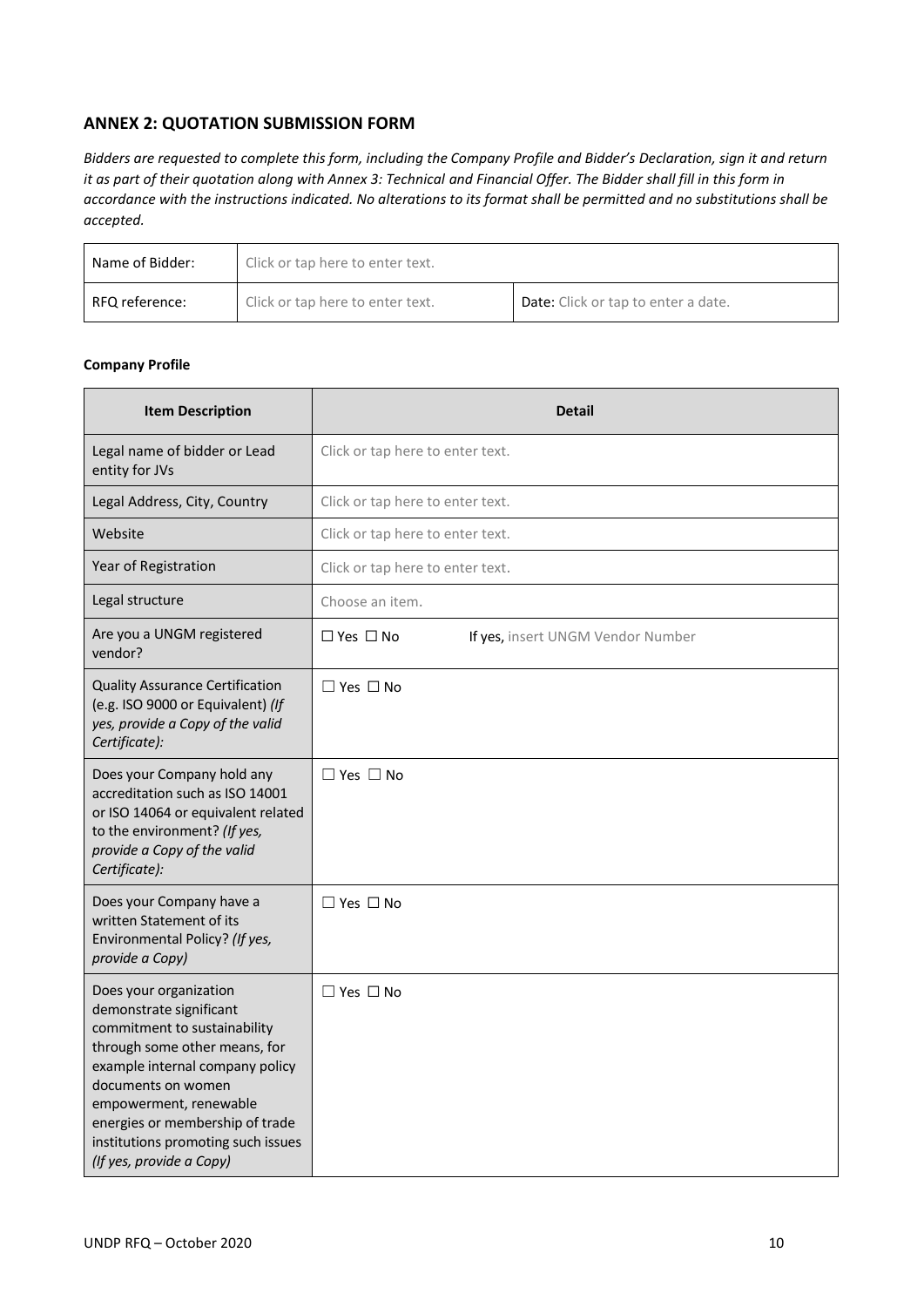| Is your company a member of the<br><b>UN Global Compact</b> |                                           | $\Box$ Yes $\Box$ No                                  |                                                    |                           |                            |
|-------------------------------------------------------------|-------------------------------------------|-------------------------------------------------------|----------------------------------------------------|---------------------------|----------------------------|
| <b>Bank Information</b>                                     |                                           |                                                       | Bank Name: Click or tap here to enter text.        |                           |                            |
|                                                             |                                           | Bank Address: Click or tap here to enter text.        |                                                    |                           |                            |
|                                                             |                                           | <b>IBAN:</b> Click or tap here to enter text.         |                                                    |                           |                            |
|                                                             |                                           |                                                       | <b>SWIFT/BIC:</b> Click or tap here to enter text. |                           |                            |
|                                                             |                                           | Account Currency: Click or tap here to enter text.    |                                                    |                           |                            |
|                                                             |                                           | Bank Account Number: Click or tap here to enter text. |                                                    |                           |                            |
|                                                             | Previous relevant experience: 3 contracts |                                                       |                                                    |                           |                            |
| <b>Name of previous</b>                                     |                                           | <b>Client &amp; Reference</b>                         | <b>Contract</b>                                    | <b>Period of activity</b> | <b>Types of activities</b> |
| contracts                                                   |                                           | <b>Contact Details</b><br>including e-mail            | <b>Value</b>                                       |                           | undertaken                 |
|                                                             |                                           |                                                       |                                                    |                           |                            |
|                                                             |                                           |                                                       |                                                    |                           |                            |
|                                                             |                                           |                                                       |                                                    |                           |                            |

#### **Bidder's Declaration**

| Yes    | <b>No</b> |                                                                                                                                                                                                                                                                                                                                                                                                                                                                                                                                                                                              |
|--------|-----------|----------------------------------------------------------------------------------------------------------------------------------------------------------------------------------------------------------------------------------------------------------------------------------------------------------------------------------------------------------------------------------------------------------------------------------------------------------------------------------------------------------------------------------------------------------------------------------------------|
| П      | П         | Requirements and Terms and Conditions: I/We have read and fully understand the RFQ, including the<br>RFQ Information and Data, Schedule of Requirements, the General Conditions of Contract, and any<br>Special Conditions of Contract. I/we confirm that the Bidder agrees to be bound by them.                                                                                                                                                                                                                                                                                             |
| □      | П         | I/We confirm that the Bidder has the necessary capacity, capability, and necessary licenses to fully meet<br>or exceed the Requirements and will be available to deliver throughout the relevant Contract period.                                                                                                                                                                                                                                                                                                                                                                            |
| $\Box$ | П         | Ethics: In submitting this Quote I/we warrant that the bidder: has not entered into any improper, illegal,<br>collusive or anti-competitive arrangements with any Competitor; has not directly or indirectly<br>approached any representative of the Buyer (other than the Point of Contact) to lobby or solicit<br>information in relation to the RFQ ; has not attempted to influence, or provide any form of personal<br>inducement, reward or benefit to any representative of the Buyer.                                                                                                |
| $\Box$ | П         | I/We confirm to undertake not to engage in proscribed practices, , or any other unethical practice, with<br>the UN or any other party, and to conduct business in a manner that averts any financial, operational,<br>reputational or other undue risk to the UN and we have read the United Nations Supplier Code of<br>Conduct:https://www.un.org/Depts/ptd/about-us/un-supplier-code-conduct and acknowledge that it<br>provides the minimum standards expected of suppliers to the UN.                                                                                                   |
| $\Box$ |           | Conflict of interest: I/We warrant that the bidder has no actual, potential, or perceived Conflict of<br>Interest in submitting this Quote or entering a Contract to deliver the Requirements. Where a Conflict<br>of Interest arises during the RFQ process the bidder will report it immediately to the Procuring<br>Organisation's Point of Contact.                                                                                                                                                                                                                                      |
| П      | п         | Prohibitions, Sanctions: I/We hereby declare that our firm, its affiliates or subsidiaries or employees,<br>including any JV/Consortium members or subcontractors or suppliers for any part of the contract is not<br>under procurement prohibition by the United Nations, including but not limited to prohibitions derived<br>from the Compendium of United Nations Security Council Sanctions Lists and have not been suspended,<br>debarred, sanctioned or otherwise identified as ineligible by any UN Organization or the World Bank<br>Group or any other international Organization. |
| $\Box$ | П         | Bankruptcy: I/We have not declared bankruptcy, are not involved in bankruptcy or receivership<br>proceedings, and there is no judgment or pending legal action against them that could impair their<br>operations in the foreseeable future.                                                                                                                                                                                                                                                                                                                                                 |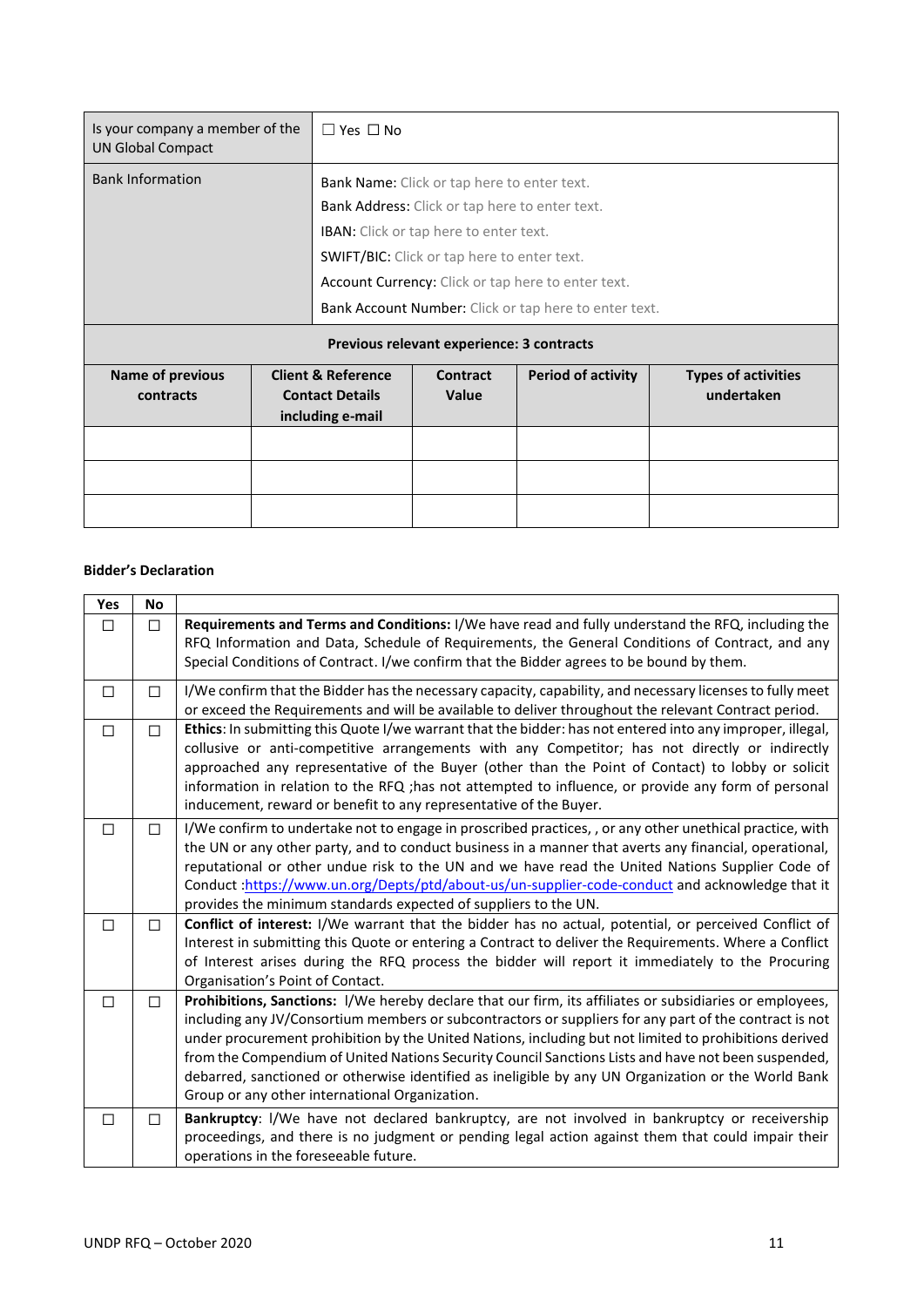| Yes | No |                                                                                                       |
|-----|----|-------------------------------------------------------------------------------------------------------|
| П   |    | Offer Validity Period: I/We confirm that this Quote, including the price, remains open for acceptance |
|     |    | for the Offer Validity.                                                                               |
|     |    | I/We understand and recognize that you are not bound to accept any Quotation you receive, and we      |
|     |    | certify that the goods offered in our Quotation are new and unused.                                   |
|     |    | By signing this declaration, the signatory below represents, warrants and agrees that he/she has been |
|     |    | authorised by the Organization/s to make this declaration on its/their behalf.                        |

## Signature:

| Name:  |  | Click or tap here to enter text. |
|--------|--|----------------------------------|
| Title: |  | Click or tap here to enter text. |

Date: Click or tap to enter a date.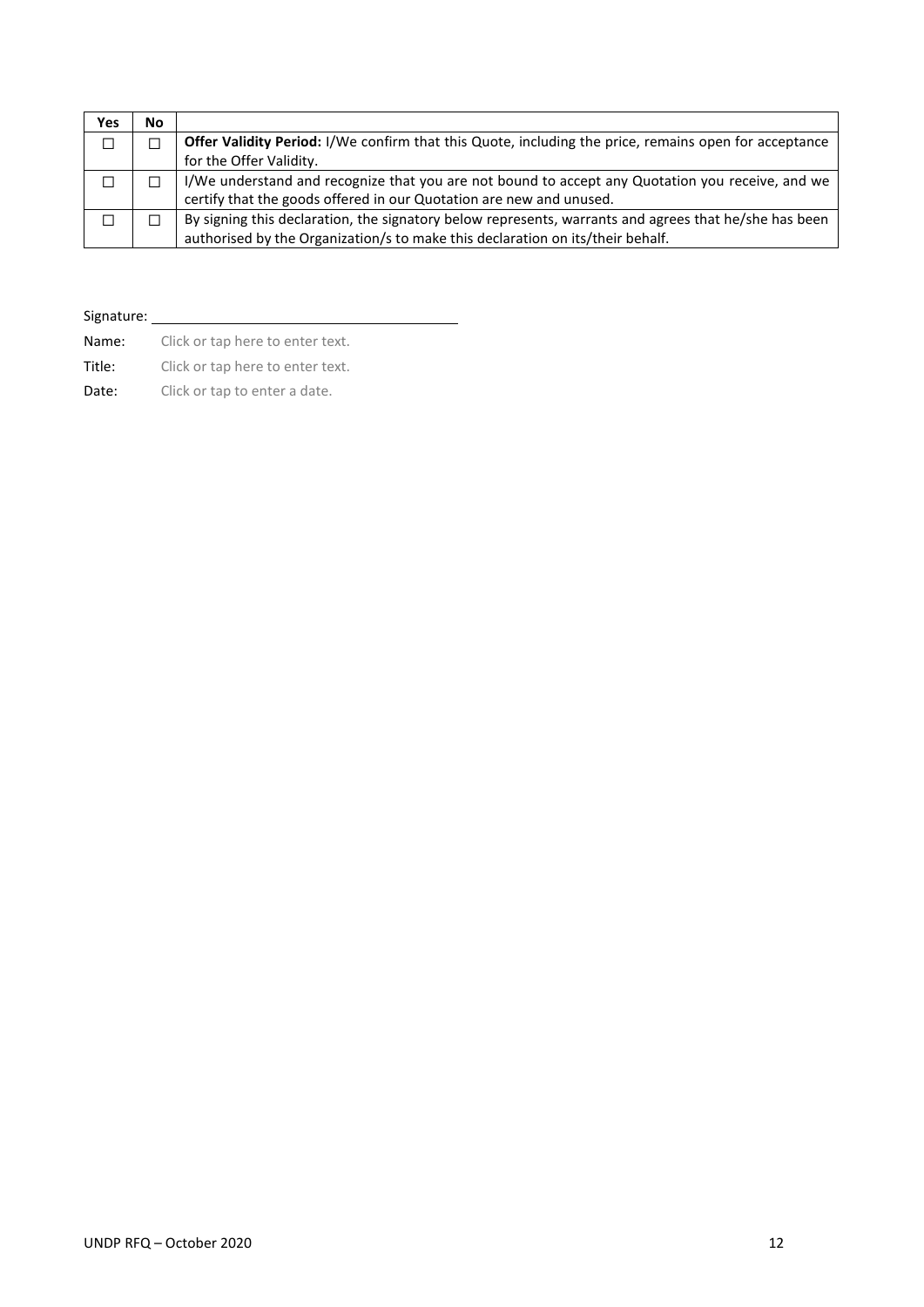# **ANNEX 3: TECHNICAL AND FINANCIAL OFFER - Services**

*Bidders are requested to complete this form, sign it and return it as part of their bid along with Annex 2: Quotation Submission Form. The Bidder shall fill in this form in accordance with the instructions indicated. No alterations to its format shall be permitted and no substitutions shall be accepted.*

| Name of Bidder: | Click or tap here to enter text. |                                            |  |
|-----------------|----------------------------------|--------------------------------------------|--|
| RFQ reference:  | Click or tap here to enter text. | <b>Date:</b> Click or tap to enter a date. |  |

| S.N            | <b>Type of Services</b>                               | <b>UoM</b> | Quantity | <b>Cost Per Unit</b><br>(USD) | <b>Total Cost</b> |
|----------------|-------------------------------------------------------|------------|----------|-------------------------------|-------------------|
|                | LOT-1: Written Translation Services (as per TOR)      |            |          |                               |                   |
|                | English to Tetum or vice versa                        | Word       | 30000    |                               |                   |
| $\mathbf{1}$   | English to Portuguese or vice versa                   | Word       | 10000    |                               |                   |
|                | Portuguese to Tetum or vice versa                     | Word       | 20000    |                               |                   |
|                | Only proofreading of any above                        | Word       |          |                               |                   |
|                | stated documents,                                     |            | 30000    |                               |                   |
|                | <b>TOTAL LOT-1</b>                                    |            |          |                               |                   |
| S.N            | <b>Type of Services</b>                               | <b>UoM</b> | Quantity | <b>Cost Per Unit</b><br>(USD) | <b>Total Cost</b> |
| $\overline{2}$ | LOT-2: Simultaneous Translation Services (as per TOR) |            |          |                               |                   |
|                | English to Tetum or vice versa                        | Hour       | 100      |                               |                   |
|                | English to Portuguese or vice versa                   | Hour       | 50       |                               |                   |
|                |                                                       | Hour       |          |                               |                   |
|                | Portuguese to Tetum or vice versa                     |            | 100      |                               |                   |
|                | <b>TOTAL LOT-2</b>                                    |            |          |                               |                   |

#### **Compliance with Requirements**

|                                  | <b>You Responses</b>   |                            |                                                        |
|----------------------------------|------------------------|----------------------------|--------------------------------------------------------|
|                                  | Yes, we will<br>comply | No. we<br>cannot<br>comply | If you cannot comply, pls. indicate<br>counter - offer |
| Acceptance of Terms of Reference | ⊓                      |                            | Click or tap here to enter text.                       |